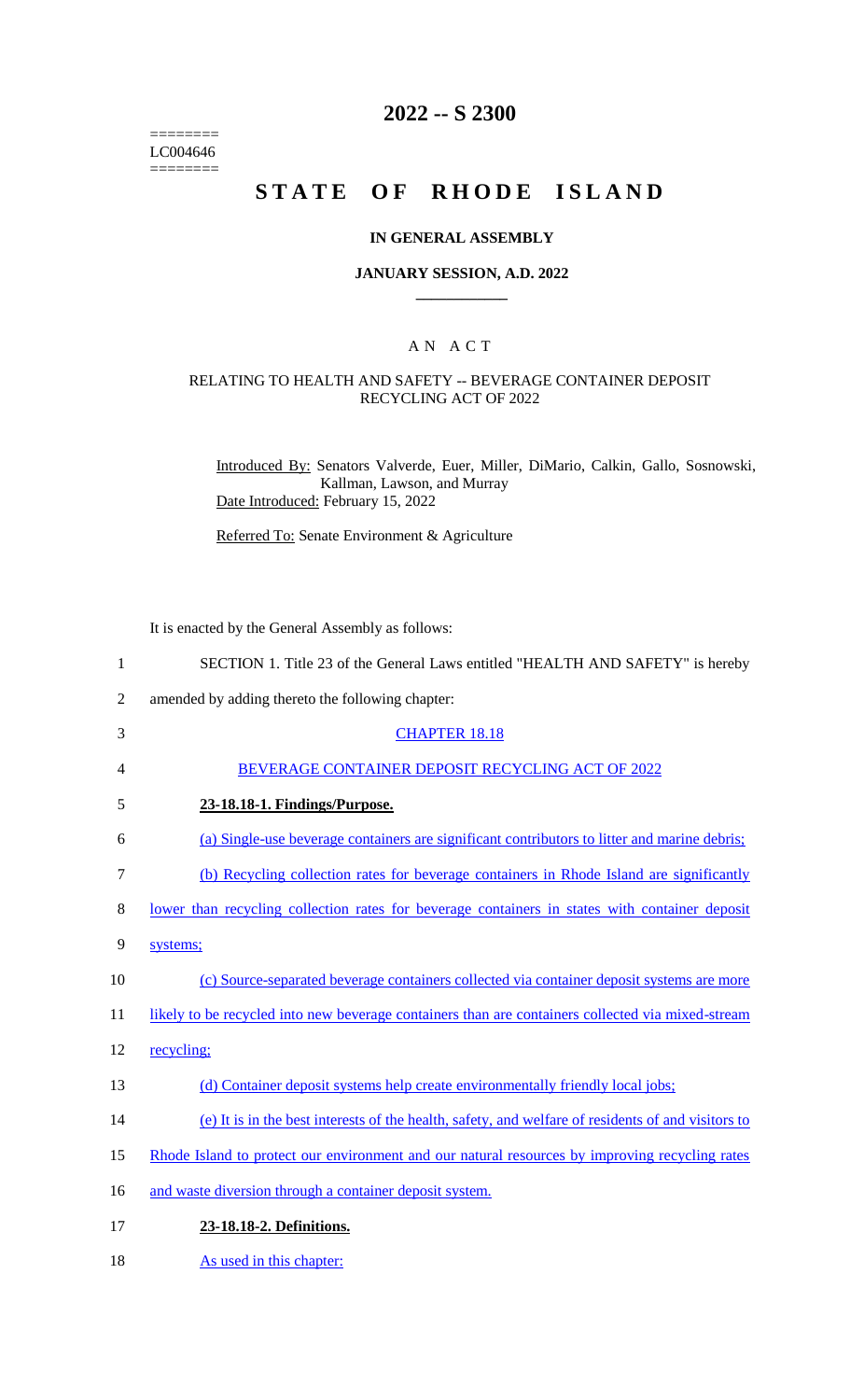(1) "Beverage" means liquid intended for human consumption, including, but not limited 2 to beer or other malt beverages, wine, liquor, other alcoholic drink as defined in § 3-1-1, soda water 3 or other carbonated soft drinks, water, mineral water, dairy drinks, fruit juices, sports drinks, energy drinks, and iced teas or coffees. The term beverage does not include: (i) A drug regulated under the Federal Food, Drug, and Cosmetic Act (21 U.S.C. 301 et seq.); (ii) Infant formula; or (iii) A meal replacement liquid. (2) "Beverage container" means any sealable bottle, can, or jar which is primarily composed of glass, metal, plastic, or any combination of those materials and is produced for the 11 purpose of containing a beverage. The term "beverage container" does not include: (i) Pouches; or 13 (ii) Aseptic packaging, such as drink boxes. (3) "Bottler" means any person filling beverage containers for sale to distributors or dealers, 15 including dealers who bottle or sell their own brand of beverage. (4) "Consumer" means any person who purchases a beverage in a beverage container for 17 use or consumption with no intent to resell such beverage. (5) "Dealer" means any person, including any operator of a vending machine, who engages 19 in the sale of beverages in beverage containers to consumers in this state. (6) "Department" means the department of environmental management. (7) "Deposit initiator" means the first distributor to collect the deposit on a beverage 22 container sold to any person within this state. (8) "Distributor" means any person who engages in the sale of beverages in beverage 24 containers to dealers in this state, including any bottler who engages in such sales. (9) "Redeemer" means every person who demands the refund value provided for herein in 26 exchange for the empty beverage container, but shall not include a dealer as defined in this section. (10) "Redemption center" means any person offering to pay the refund value of an empty beverage container to a redeemer, or any person who contracts with one or more dealers or distributors to collect, sort, and obtain the refund value and handling fee of empty beverage containers for, or on behalf of, such dealer or distributor. (11) "Reusable beverage container" means any beverage container so constructed and designed that it is structurally capable of being refilled and resold by a bottler at least fifty (50) times after its initial use. (12) "Reverse vending machine" means an automated device that uses a laser scanner,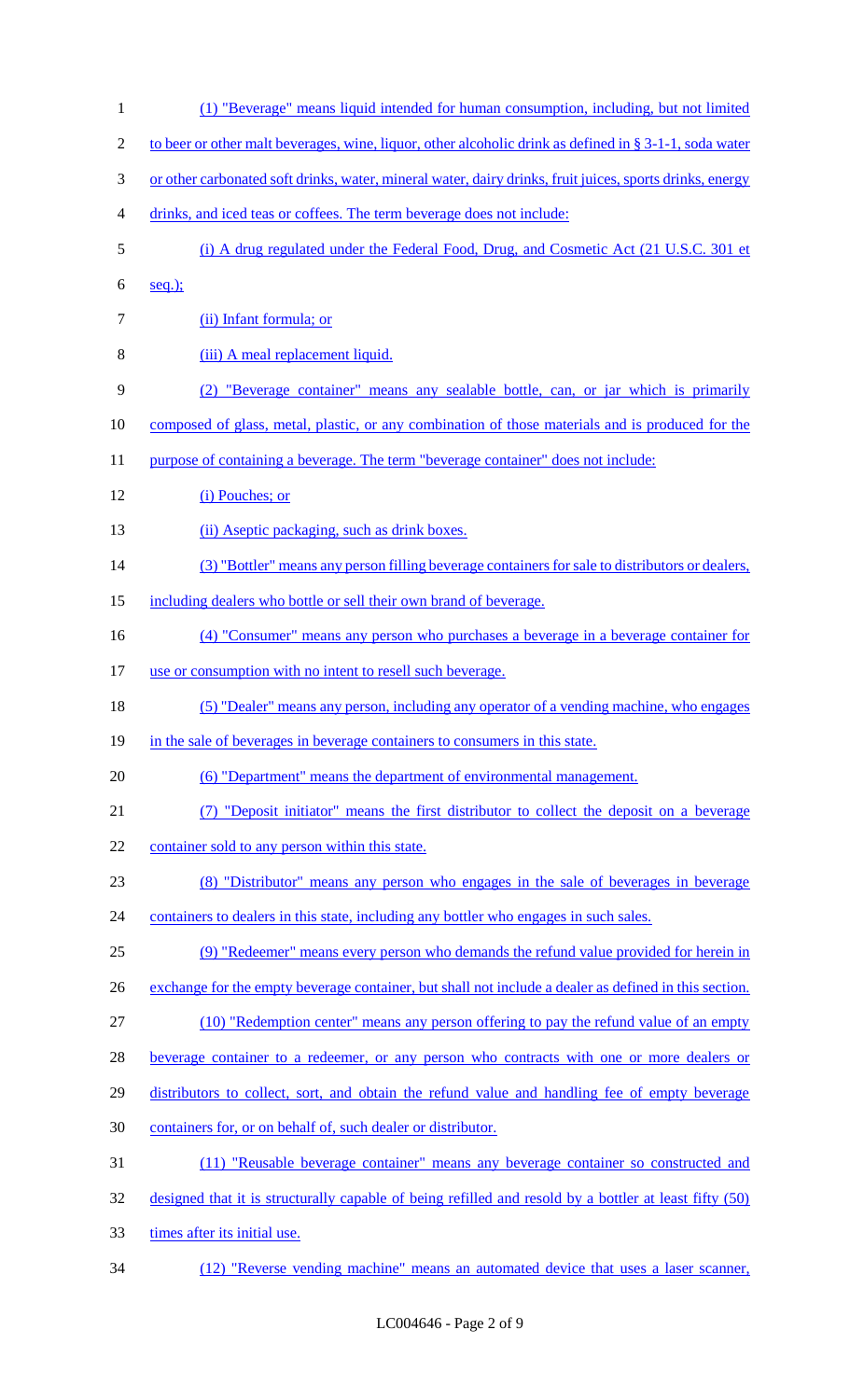- microprocessor, or other technology to accurately recognize the universal product code on
- containers to determine if the container is redeemable and accumulates information regarding
- containers redeemed, including the number of such containers redeemed, thereby enabling the
- reverse vending machine to accept containers from redeemers and to issue a scrip or receipt for
- their refund value.
- (13) "State-specific UPC code" means a UPC code that is unique to this state or used only 7 in this state and any other states that have a substantially similar refund value law.
- (14) "Universal product code" or "UPC code" means a standard for encoding a set of lines
- and spaces that can be scanned and interpreted into numbers to identify a product. UPC code may
- 10 also mean any accepted industry barcode which replaces the UPC code including EAN and other
- 11 codes that may be used to identify a product.
- **23-18.18-3. Refund value; handling fee.**
- (a) A deposit of not less than ten cents (\$0.10) shall be paid by the consumer to the dealer
- 14 on each beverage container sold at retail in this state, except for any such beverage containers sold
- or offered for sale for consumption on an interstate passenger carrier, and refunded to the consumer
- 16 upon the return of the empty beverage container.
- (b) A retailer or redemption center who redeems beverage containers shall be reimbursed
- 18 by the distributor of such beverage containers a handling fee in the amount of three and one-half
- cents (\$0.035) per container.

## **23-18.18-4. Acceptance of beverage containers.**

 (a) A dealer shall accept at their place of business from a redeemer any empty beverage 22 containers of the design, shape, size, color, composition, and brand sold or offered for sale by the dealer, and shall pay to the redeemer the refund value of each such beverage container. 24 Redemptions of refund value must be in legal tender, or a scrip or receipt from a reverse vending machine, provided that the scrip or receipt can be exchanged for legal tender for a period of not 26 less than sixty (60) days without requiring the purchase of other goods. The use or presence of a reverse vending machine shall not relieve a dealer of any obligations imposed pursuant to this 28 section. If a dealer utilizes a reverse vending machine to redeem containers, the dealer shall provide 29 redemption of beverage containers when the reverse vending machine is full, broken, under repair, or does not accept a type of beverage container sold or offered for sale by such dealer. (b) A dealer whose place of business has at least:  $(1)$  Ten thousand (10,000) but less than thirty thousand square feet (30,000 ft<sup>2</sup>) devoted to

- the display of merchandise for sale to the public shall install and maintain at least two (2) reverse
- vending machines at the dealer's place of business;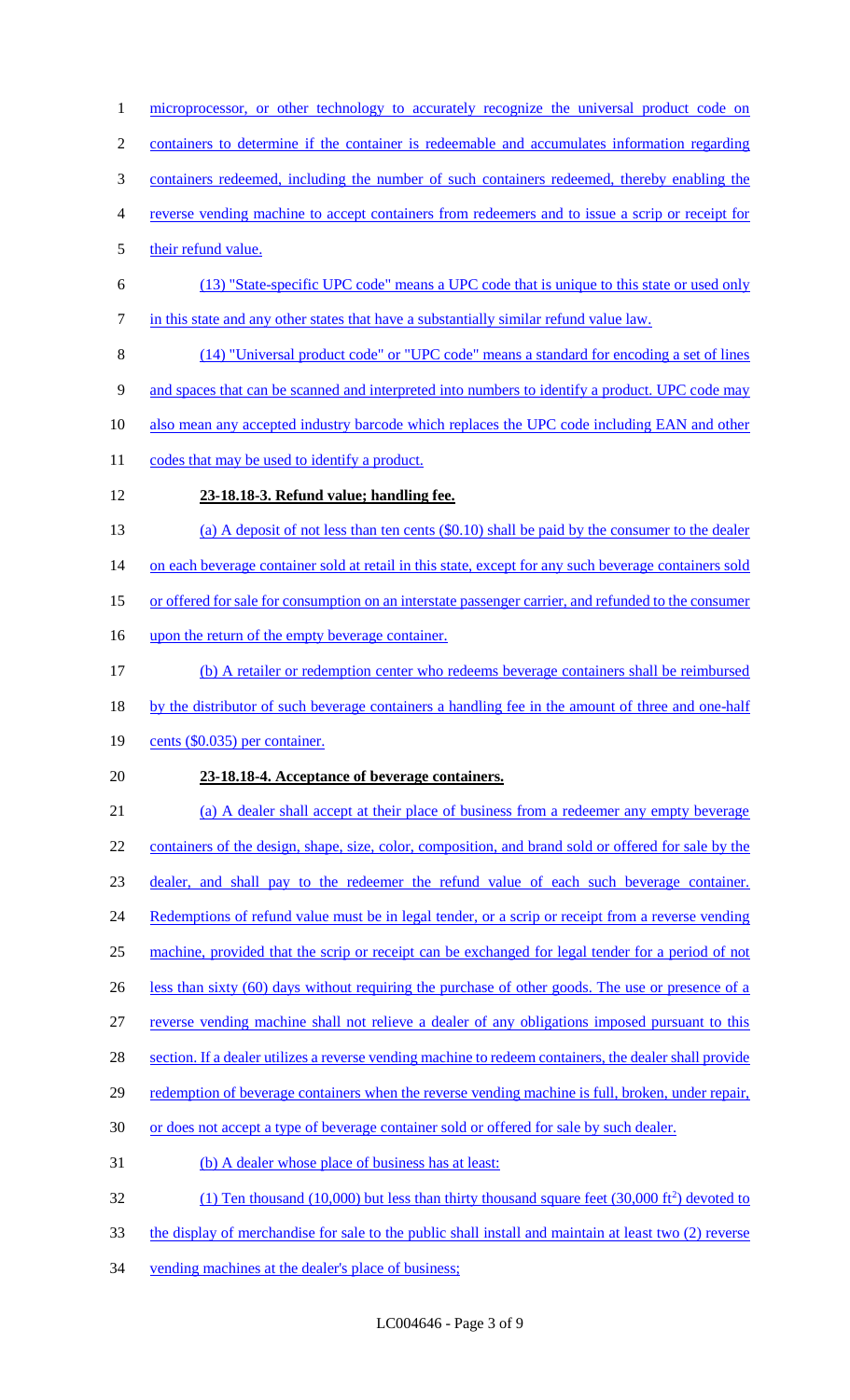(2) Thirty thousand  $(30,000)$  but less than sixty thousand square feet  $(60,000 \text{ ft}^2)$  devoted 2 to the display of merchandise for sale to the public shall install and maintain at least three (3) 3 reverse vending machines at the dealer's place of business; or (3) Sixty thousand square feet  $(60,000 \text{ ft}^2)$  devoted to the display of merchandise for sale 5 to the public shall install and maintain at least four (4) reverse vending machines at the dealer's 6 place of business. 7 The requirements of subsection (b) of this section to install and maintain reverse vending 8 machines shall not apply to a dealer that: 9 (i) Sells only beverage containers of twenty ounces (20 oz.) or less where such beverage 10 containers are packaged in quantities of fewer than six (6); 11 (ii) Sells beverage containers and devotes no more than five percent (5%) of its floor space 12 to the display and sale of consumer commodities; or 13 (iii) Obtains a waiver from the department authorizing dealers to provide consumers with 14 an alternative technology that: 15 (A) Determines if the container is redeemable; 16 (B) Provides protections against fraud through a system that validates each container 17 redeemed by reading the UPC code and, except with respect to refillable containers, renders the 18 container unredeemable; 19 (C) Accumulates information regarding containers redeemed; and 20 (D) Issues legal tender, or a scrip, receipt, or other form of credit for the refund value, that 21 can be exchanged for legal tender for a period of not less than sixty (60) days without requiring the 22 purchase of other goods. 23 (c) A dealer to which subsection (b) of this section does not apply and whose place of 24 business is at least thirty thousand square feet  $(30,000 \text{ ft}^2)$  which does not utilize reverse vending 25 machines to process empty beverage containers for redemption shall: 26 (i) Establish and maintain a dedicated area within such business to accept beverage 27 containers for redemption; 28 (ii) Adequately staff such area to facilitate efficient acceptance and processing of such 29 containers during business hours; and 30 (iii) Post one or more conspicuous signs at each public entrance to the business which 31 describes where in the business the redemption area is located. 32 (d) For the purposes of this subsection on any day that a dealer is open for less than twenty-33 four (24) hours, the dealer may restrict or refuse the payment of refund values during the first and 34 last hour the dealer is open for business.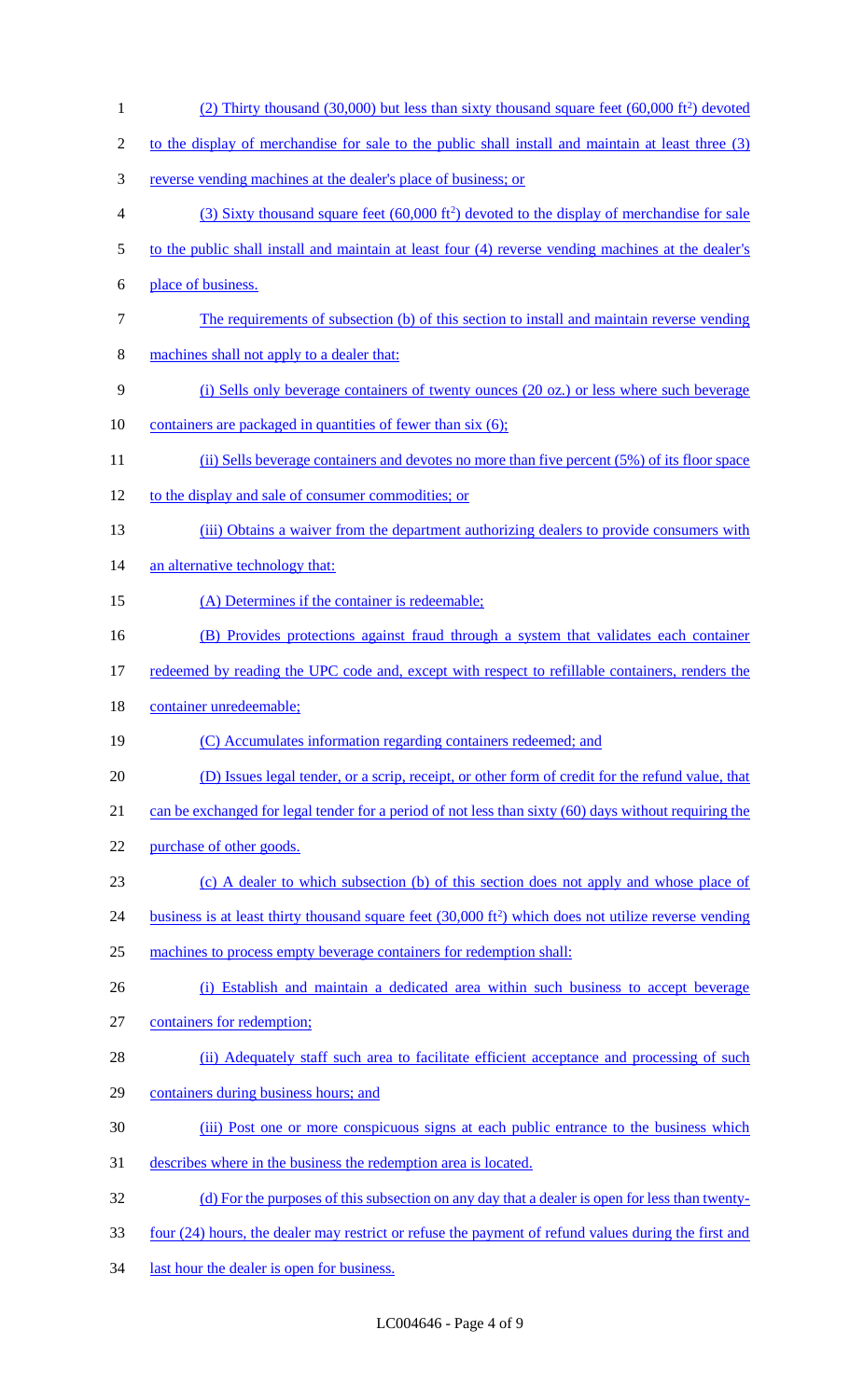2 container of the design, shape, size, color, composition, and brand sold or offered for sale by the 3 deposit initiator, and shall pay the dealer or redemption center the refund value of each such 4 beverage container. A deposit initiator shall accept and redeem all such empty beverage containers 5 from a dealer or redemption center without limitation on quantity. 6 (f) A deposit initiator's or distributor's failure to pick up empty beverage containers, 7 including containers processed in a reverse vending machine, from a redemption center, dealer, or 8 the operator of a reverse vending machine, shall be a violation of this chapter. 9 (g) Except as provided in subsection (h) of this section, a bottler shall accept from a dealer 10 or distributor any empty reusable beverage container of the type, size, and brand sold by the bottler 11 within the past sixty (60) days and shall pay the distributor or dealer the refund value of the reusable 12 beverage container plus a handling fee of three and one-half cents (\$0.035) per container if the 13 empty reusable container is presented at the time and location where the distributor or dealer obtains 14 filled reusable beverage containers from the bottler. 15 (h) A dealer, retailer, or redemption center may refuse to accept from a redeemer any empty 16 beverage container that is not clean, is broken, or contains material foreign to the normal contents 17 of the container. 18 (i) The obligations to accept or take empty beverage containers and to pay the refund value 19 and handling fees for such containers as described in this chapter shall apply only to containers 20 originally sold in this state as filled beverage containers. Any person who tenders to a dealer, 21 distributor, redemption center, or bottler more than ten (10) cases of twenty-four (24) empty 22 beverage containers each, which a person knows or has reason to know were not originally sold in 23 this state as filled beverage containers, for the purpose of obtaining a refund value or handling fee, 24 shall be subject to the enforcement action and civil penalties set forth in § 23-18.18-9(c). For the 25 purposes of this section and § 23-18.18-9(c), the term person shall include any individual, 26 partnership, corporation, or other combination or entity. 27 **23-18.18-5. Redemption Centers.**  28 Any person may establish a redemption center and shall have the right to determine what 29 type, size, and brand of beverage container shall be accepted. 30 **23-18.18-6. Labeling.**  31 (a) Every beverage container sold or offered for sale at retail in this state shall clearly 32 indicate by embossing or imprinting on the normal product label, or in the case of a metal beverage 33 container on the top of the container, the words "Rhode Island" or the letters "RI" and the refund 34 value of the container in not less than one-eighth inch (1/8") type size or such other alternate

1 (e) A deposit initiator shall accept from a dealer or redemption center any empty beverage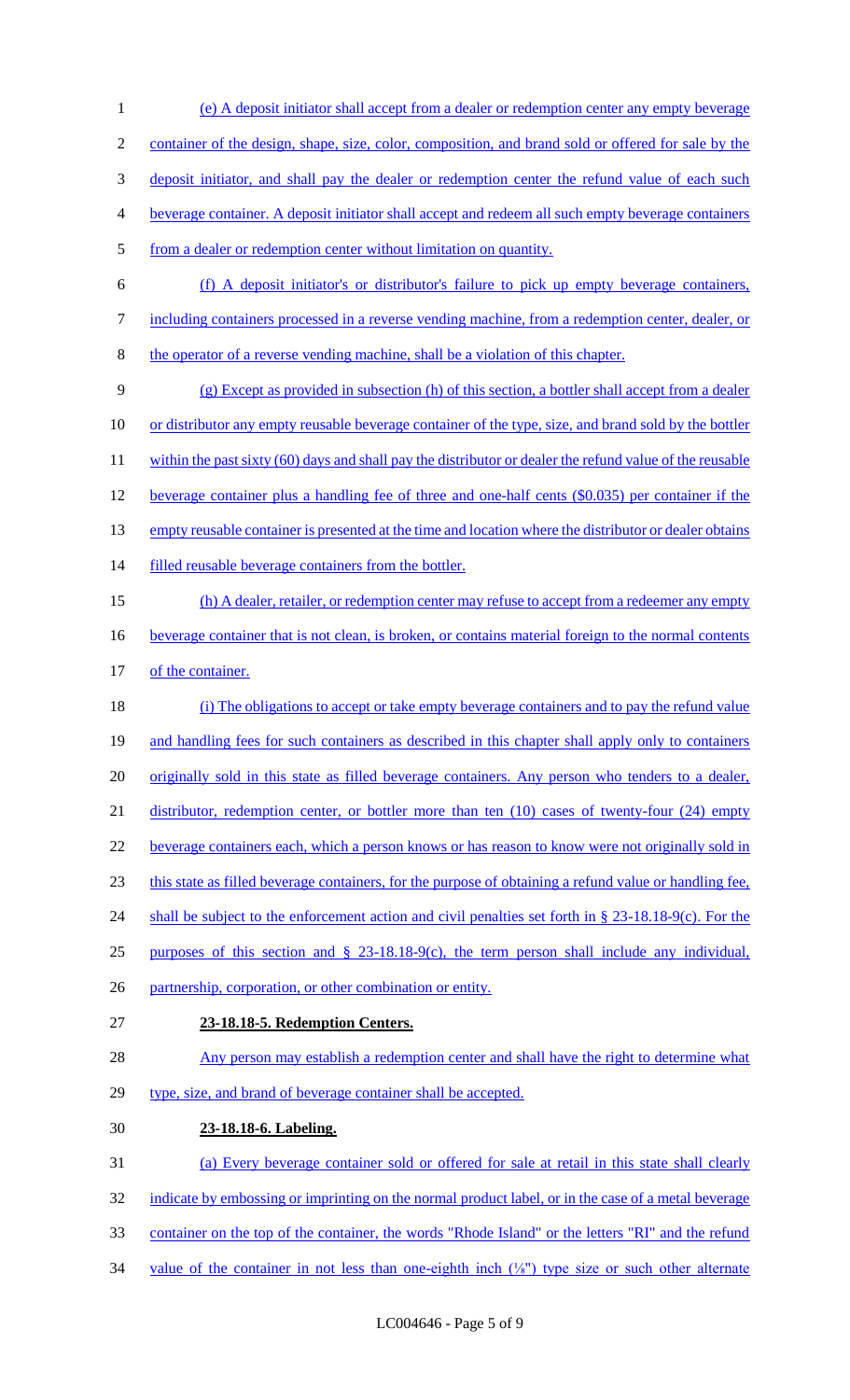1 indications as may be approved by the department.

2 (b) The division of commercial licensing and regulation may allow, in the case of liquor or 3 wine bottles, a conspicuous adhesive sticker to be attached to indicate the deposit information 4 required in subsection (a) of this section, provided that the size, placement, and adhesive qualities 5 of the sticker are as approved by the department. 6 (c) A bottler may place on a beverage container a state-specific UPC code as a means of 7 preventing the sale or redemption of beverage containers on which no deposit was initiated. 8 (d) Every operator of a vending machine which sells beverages in beverage containers shall 9 post a conspicuous notice on each vending machine indicating that a refund of not less than ten 10 cents (\$0.10) is available on each beverage container purchased and where and from whom that 11 refund may be obtained. The provisions of this subsection shall not be construed to require such 12 vending machine operators to provide refunds at the premises wherein such vending machines are 13 located. 14 **23-18.18-7. Deposit and disposition of refund values, reports, abandoned deposits,**  15 **and reimbursement.**  16 (a) Each deposit initiator who receives deposits under this chapter shall segregate said 17 deposits in a refund value fund which shall be maintained separately from all other revenues. 18 Amounts in such fund shall not be required by this chapter. For no purpose are amounts in such 19 fund to be regarded as income of the deposit initiator. Said deposit initiator shall report on a monthly 20 basis to the Rhode Island resource recovery corporation and the division of revenue, the amount of 21 said deposits or handing fees received and the amount refunded. 22 (b) Each deposit initiator shall report to the director of the division of revenue by the tenth 23 day of each month, concerning transactions concerning its refund value fund in the preceding 24 month. Such report shall be made in a form prescribed by the director and shall include the number 25 of beverage containers sold and the number of beverage containers returned in that month, the 26 amount of deposits received in and payments made from the fund in that month and the most recent 27 three (3) month period, any income earned on amounts in the refund value fund during the 28 preceding month, the balance in the refund value fund at the close of the preceding month, and such 29 other information as the director of revenue may require in furtherance of the director's duties 30 pursuant to this chapter. 31 (c) Each deposit initiator shall provide a report to the department describing all the types 32 of beverage containers on which it initiates deposits. The report shall include the product name, 33 type of beverage, size, and composition of the beverage container, the presence of any state-specific 34 UPC code and the percentage of products covered by such code, the methods used to prevent the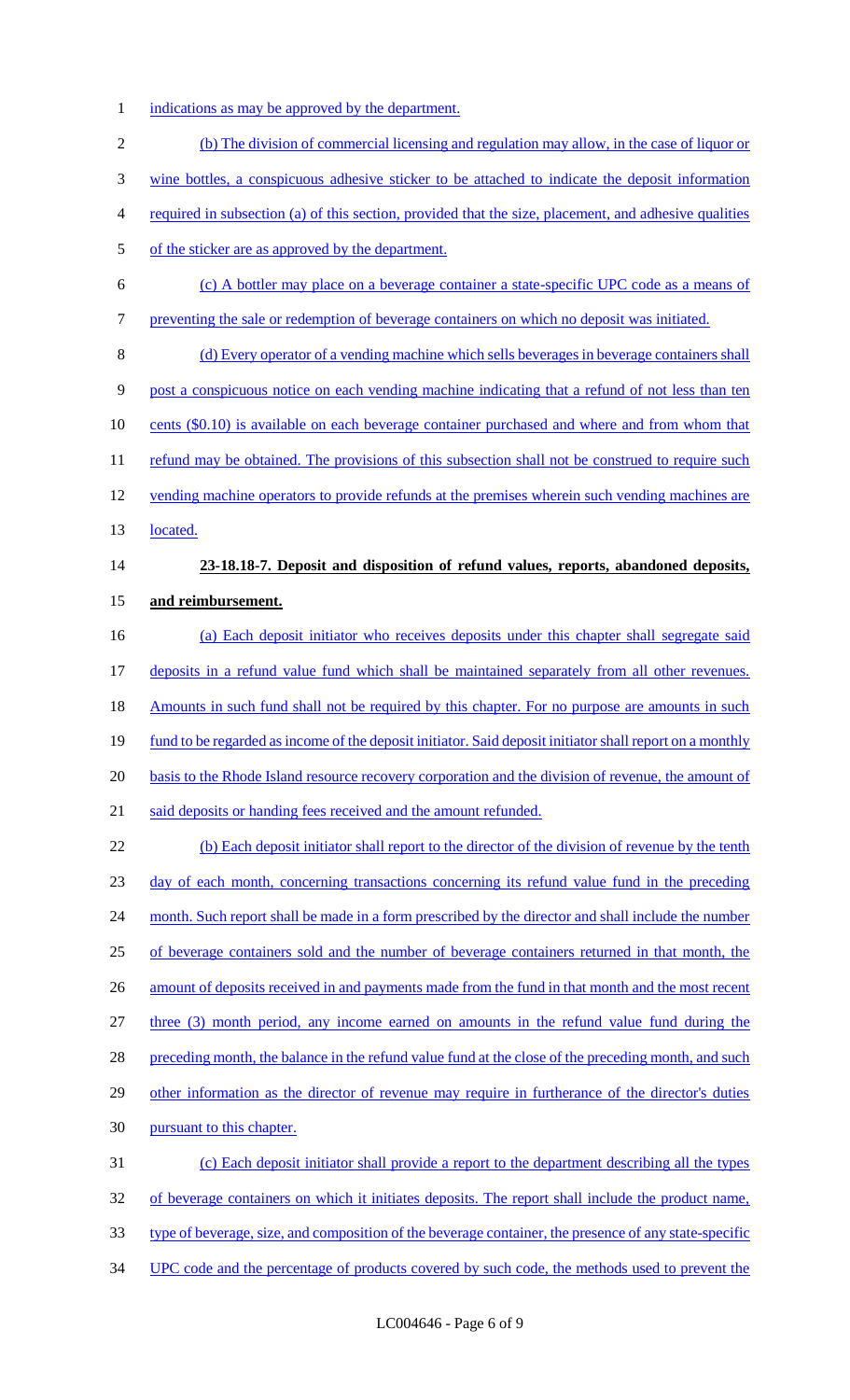1 fraudulent sale and redemption of beverage containers, and any other information the department 2 may require. Upon request, a depositor initiator shall also provide to the department a copy of the 3 container label or a picture of any beverage container sold or offered for sale in this state on which 4 it initiates a deposit. 5 (d) At the end of each month, any amounts that are or should be in a deposit initiator's 6 refund value fund and that are in the excess of the sum of: 7 (1) Interest income earned on amounts in the account during that month; and 8 (2) The total amount of refund values received by the deposit initiator for beverage 9 containers during that month and the two (2) preceding months shall be deemed to constitute 10 abandoned deposit amounts. Income earned on the fund may be transferred from the fund for use 11 as funds of the deposit initiator. 12 (e) By the tenth day of each month, each deposit initiator shall turn over to the director of 13 the division of revenue any deposit amounts deemed to be abandoned at the close of the preceding 14 month, pursuant to subsection (d) of this section. Such amounts may be paid from the refund value 15 fund. The amounts collected by the director of the division of revenue pursuant to this subsection 16 shall be deposited in a beverage container recycling fund. The money in this fund shall be used to 17 reimburse the department for all costs incurred in administering the requirements of this chapter. 18 All remaining money in the beverage container recycling fund, after reimbursements to the 19 department, shall be used by the department for forgivable grants to persons, businesses, 20 municipalities, organizations, or other institutions to fund the creation and operation of redemption 21 centers and other redemption sites; for other infrastructure, technology (including reverse vending 22 machines), and costs associated with container redemption; or to provide education related to 23 container collection and redemption pursuant to this chapter. When awarding grants pursuant to 24 this subsection, the department shall consider whether an application for funding will improve 25 access to or information regarding beverage container redemption, and whether it will improve 26 beverage container redemption and recycling. 27 (f) In any month the authorized payments from the refund value fund by a deposit initiator 28 pursuant to § 23-18.18-3(a) exceed the funds that are or should be in its deposit transaction fund, 29 the state shall reimburse the deposit initiator from amounts received pursuant to this section, for 30 those refunds paid by the deposit initiator for beverage containers for which the funds that are or 31 should be in its refund value fund are insufficient; provided however, that such reimbursements to 32 a deposit initiator for a month shall not exceed the excess of: 33 (1) Amounts paid by the deposit initiator to the state pursuant to this section in the 34 preceding twenty-four (24) months over;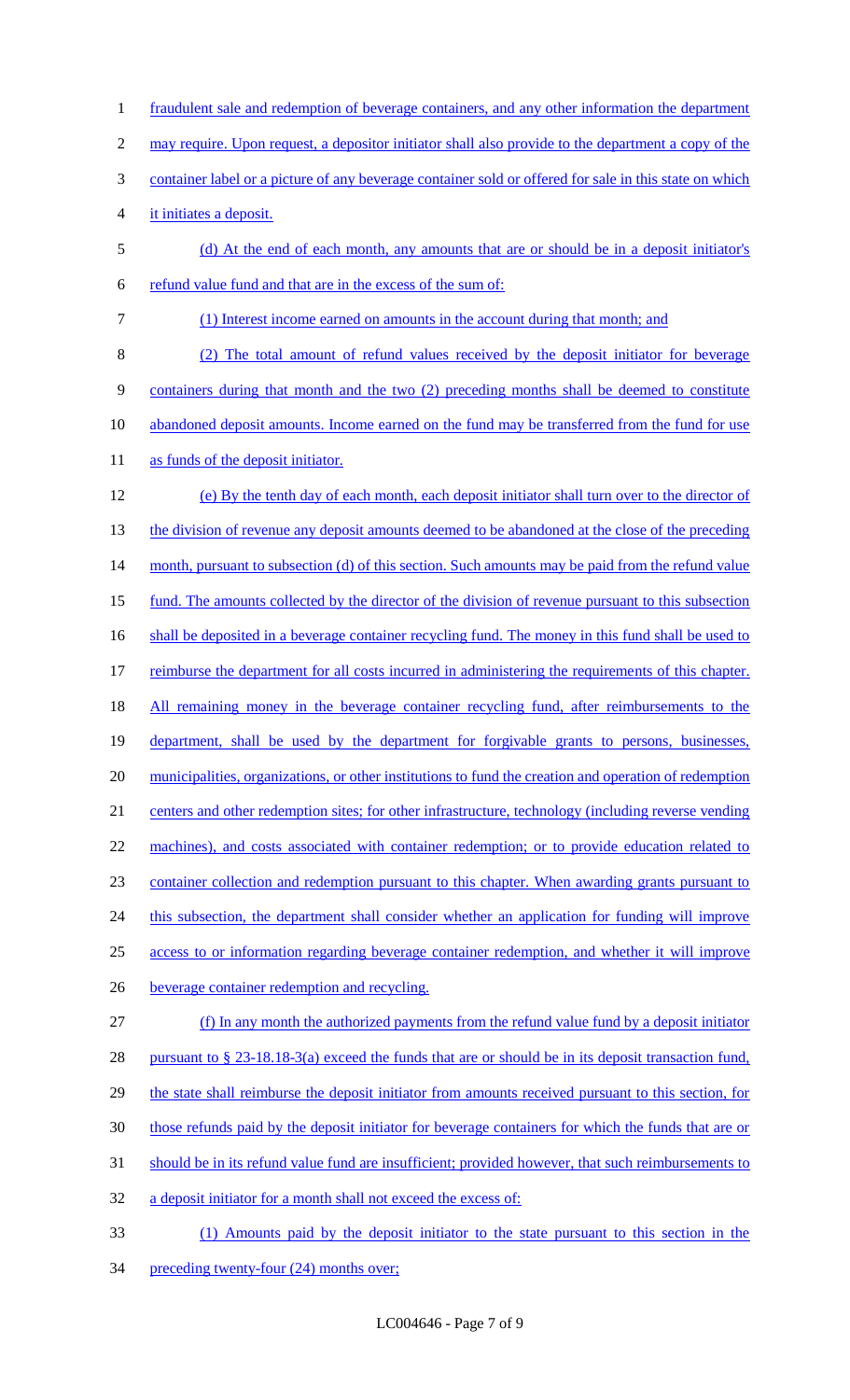(2) Amounts paid by this state to the deposit initiator pursuant to this section during the 2 preceding twenty-four (24) months. **23-18.18-8. Holding or connecting devices.**  No dealer shall sell or offer for sale in the state containers connected to each other by a separate holding device constructed of plastic rings or any other plastic device. **23-18.18-9. Enforcement.**  (a) The director of the department of environmental management shall administer the provisions of §§ 23-18.18-1 through 23-18.18-6. The director shall promulgate rules and regulations to effectuate the purposes of those sections. (b) The director of the department of environmental management shall have the power to 11 adjust the refund value described in § 23-18.18-3 as follows: (1) The director shall establish a process for determining the redemption rate of beverage 13 containers subject to this chapter. The director may establish guidelines or regulations necessary or 14 expedient to determine this rate. (2) Not later than the final day of June of each year, the director shall determine the 16 redemption rate for the previous calendar year. (3) Beginning with the calendar year 2025, if the redemption rate for a given calendar year 18 is found by the director to be less than ninety percent (90%), the director shall increase the refund 19 value by at least five cents (\$0.05) before December 31 of the following calendar year. (4) At their discretion, the director may require an increased refund value for any beverage container. (c) Any person, including a bottler, distributor, retailer, dealer, or redemption center, who violates the provisions of § 23-18.18-4(h), shall be subject to a civil penalty of the greater of one 24 hundred dollars (\$100) for each container or twenty-five thousand dollars (\$25,000) for each tender of containers. 26 (d) Any deposit initiator failing to make full and timely payments, as required by § 23- 18.18-7(e), shall pay interest on any unpaid amounts at the rate of one and one-half percent (1.5%) 28 for each month or part thereof until payment is made in full. SECTION 2. This act shall take effect on January 1, 2023.

======== LC004646 ========